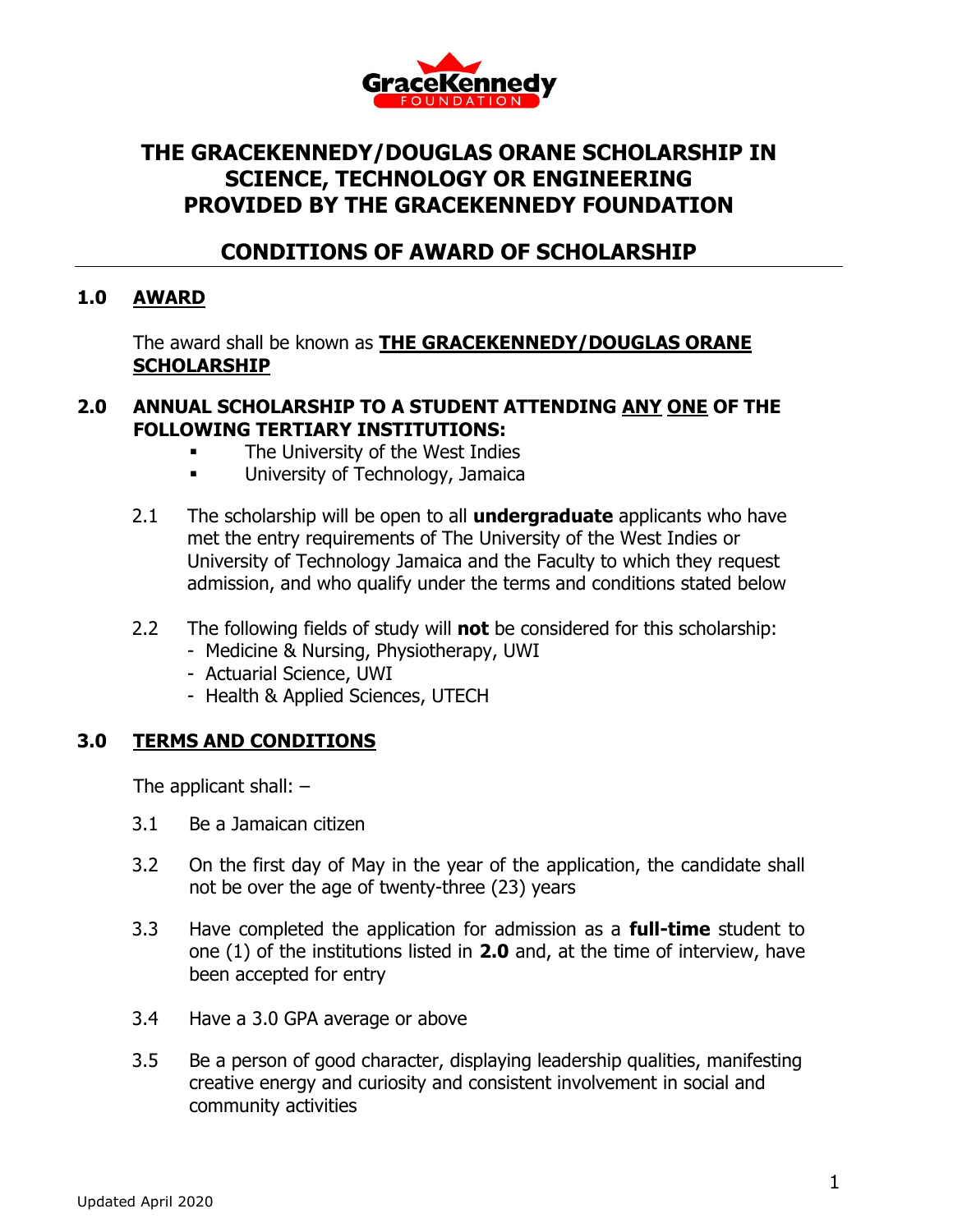#### 3.6 Have completed and submitted **The GraceKennedy/Douglas Orane Scholarship** application form by **June 30**

3.7 Have given good and sufficient evidence that the requirements specified in 3.1 to 3.6 above have been satisfied

## **4.0 INSTRUCTIONS**

- 4.1 Supporting documents to be submitted with the application form:
	- i. A reference from a Senior Teacher/Principal at the applicant's High School or a Lecturer from the Faculty (if currently enrolled in the institution)
	- ii. Academic Record: Certified copies of CSEC, CAPE & University grades. It is the responsibility of the applicant to submit all outstanding academic grades (CAPE/ Semester grades) received after June 30. These grades are to be emailed to **[gkfoundation@gkco.com](mailto:gkfoundation@gkco.com)**
	- iii. Copy of birth certificate
	- iv. Statement about career goals, leadership abilities, social & community involvement. Share life examples of the applicant's creative energy and curiosity (not to exceed 500 words)
	- v. Acceptance letter from the University (if the applicant is a new student of the institution)

#### **5.0 REGULATIONS**

- 5.1 Any candidate to whom this Scholarship is awarded shall not simultaneously hold: –
	- i. Any other substantial award without the permission of the Donor; or
	- ii. Any award which would interfere with the regulations governing this Scholarship
- 5.2 The scholarship is valued at **JA\$400,000.00**/annum for a maximum period of three (3) consecutive years for UWI and four (4) consecutive